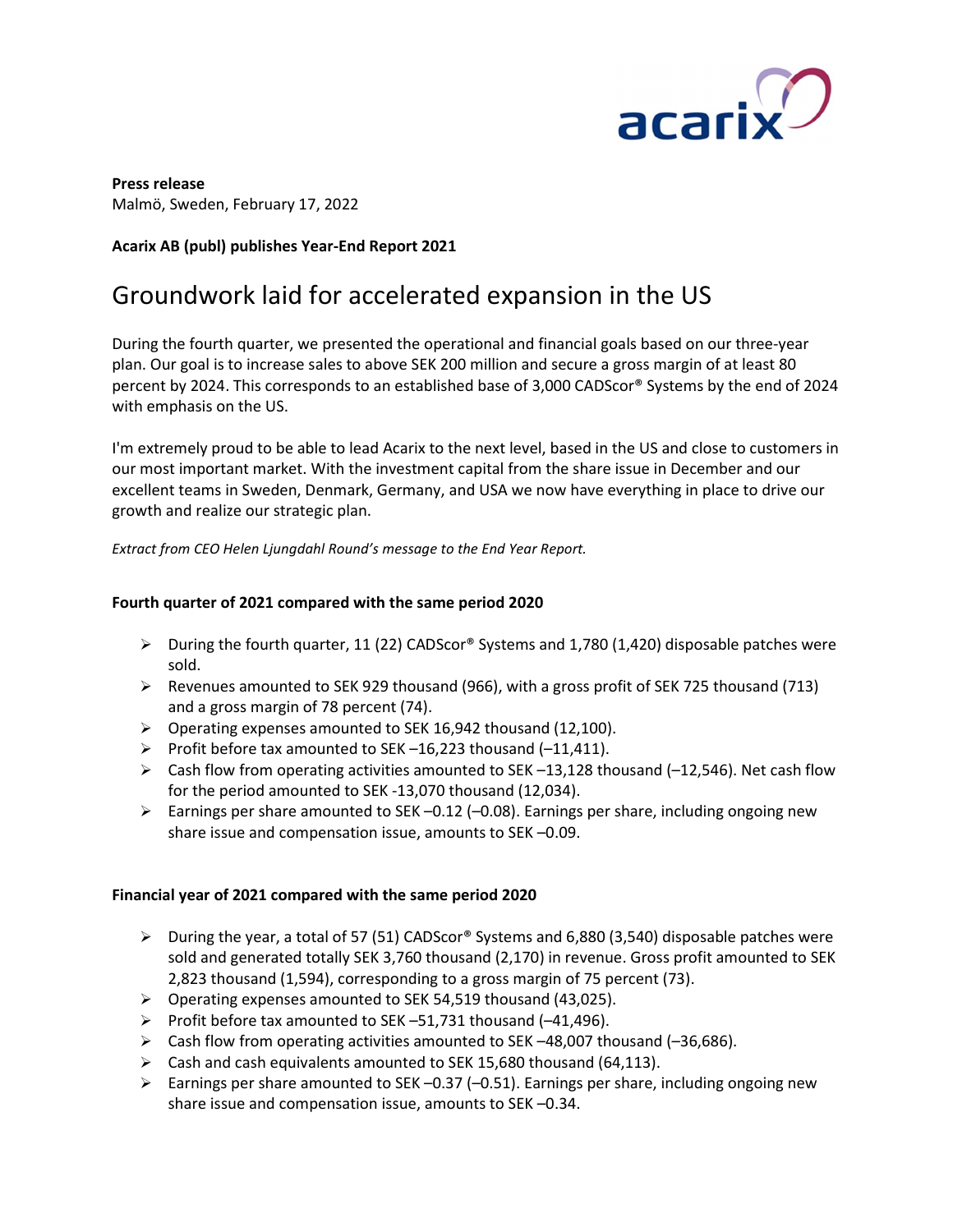

### Events in the forth quarter, 2021

- $\triangleright$  On October 27 the company announced that the editorial panel of the American Medical Association (AMA) approved the Category III CPT® (CPT III) code application for the Acarix CADScor® System. The application was actively endorsed by the American College of Cardiology (ACC) and accepted by AMA without remarks. CPT III reimbursement codes are assigned to emerging technologies, services, and procedures. In line with the CPT III process, the new code for the CADScor® System will be published by Center for Medicare and Medicaid services (CMS) on January 1st, 2022, and accessible to US payers and providers by July 1st, 2022. Per the process, there is no specific payment amount attached to the code and Acarix will now be working with selected payors to grant the level of coverage and payment. Once a code is effective, healthcare providers will be able to submit reimbursement claims via their standard billing processes.
- $\triangleright$  On November 5, the company announced its intention to conduct a fully underwritten rights issue of approximately SEK 79.3 million to enable an expansion in the US market. On the same day, the Board of Directors announced an Extraordinary General Meeting to approve the rights issue on November 23, 2021.
- $\triangleright$  On November 8, the company announced its financing and operating objectives for 2024 to have sales exceeding SEK 200 million and a gross margin of at least 80 percent. This corresponds to an established base of 3,000 CADScor® Systems by the end of 2024, with an emphasis on the US market.
- $\triangleright$  On November 9, the company announced that it had signed a Commercial Access agreement with Proximo Medical LLC. The agreement will enable a rapid commercial expansion in the US through the sales force that covers strategic states in the US. The agreement is part of a sales strategy for the US market.
- $\triangleright$  On December 20 the company announced final outcome in rights issue of a maximum of 105,784,077 shares with preferential rights for the Company's existing shareholders, which was resolved by the extra general meeting on 23 November 2021. A total of 82,638,585 shares have been subscribed for in the rights issue, which corresponds to approximately 78 percent. The remaining 23,145,492 shares, approximately 21.9 percent of the rights Issue, have been subscribed for through guarantee commitments.
- $\triangleright$  On December 29 the company announced a directed issue of shares to guarantors who have chosen to receive guarantee commission in the form of newly issued shares in conjunction with completed rights issue. The subscription price in the Compensation Issue is set at SEK 0.75 per share and payment is made through set-off of the guarantors' claims.